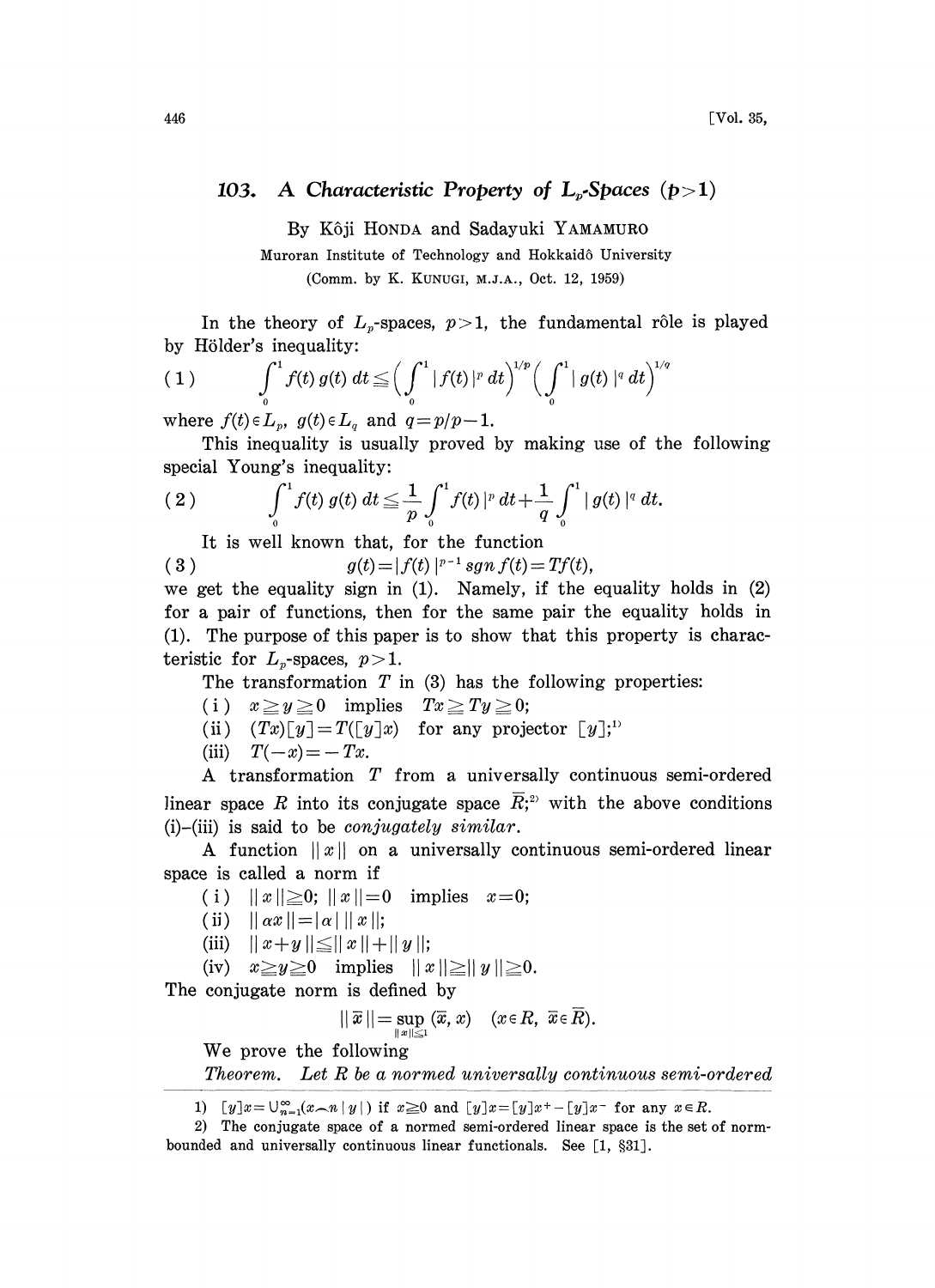linear space which has at least two linearly independent elements and its conjugate norm be strictly convex. If there exists a one-to-one conjugately similar correspondence T with the following condition

(4)  $(Tx, x) = ||Tx|| \cdot ||x||$   $(0 \le x \in R),$ 

then we can find a number  $p > 1$  such that

$$
\xi x\!=\!\xi^{p-1} \; Tx
$$

 $f$ or any number  $\xi > 0$  and  $x \in R$ .

 $T\xi x{=}\xi^{p-1}~Tx$ <br>v.e  $R$ .<br>use of the fa<br>, modular  $m$ In the proof, we make use of the fact that the existence of such T enables us to define on R a modular  $m(x)$  which satisfies the following conditions:

- (i)  $0 < m(x) < +\infty$  for every  $0 \neq x \in R$ ;
- (ii)  $m(\xi x)$  is a convex function of  $\xi > 0$ ;
- (iii)  $m(x+y)=m(x)+m(y)$  if x and y are mutually orthogonal;
- (iv)  $x \geq y \geq 0$  implies  $m(x) \geq m(y);$
- (v)  $0 \leq x_{\lambda}$  implies  $m(x) = \sup m(x_{\lambda})$ .

In fact, the modular is defined by

$$
m(x) = \int_{0}^{1} (T\xi x, x) d\xi
$$

when  $x$  is non-negative and

$$
m(x)\!=\!m(x^{\scriptscriptstyle +})\!-\!m(x^{\scriptscriptstyle -})
$$

for any  $x \in R$ .

Conversely, if  $m$  is once defined,  $T$  is characterized by the following equation:

$$
(Tx, x) = m(x) + \overline{m}(\overline{x})^3
$$

which is a generalization of (3). This is the reason why we assert that our theorem gives a characterization of  $L_p$  by means of the  $relation\ between\ Young's\ and\ Hölder's\ inequalities.$ <sup>4</sup>

Proof of Theorem. It follows from (4) that

$$
(T\xi x, x) = ||T\xi x|| \cdot ||x||
$$

for any  $\xi > 0$ . Therefore, strict convexity of the conjugate norm implies the existence of such a function  $f_x(\xi)$  that

(5)  $T\xi x = f_x(\xi)Tx \quad (\xi > 0, 0 \le x \in R).$ Putting

$$
m(x) = \int_{0}^{1} (T\xi x, x) \ d\xi,
$$

we get by (5) that

$$
m(\xi[p]x) = \int_{0}^{\xi} (T\eta[p]x, x) d\eta
$$

$$
= \int_{0}^{\xi} (T\eta x, [p]x) d\eta
$$

3)  $\overline{m}(\overline{x}) = \sup_{x \in R} \{(\overline{x}, x) - m(x)\}.$ 

4) In this sense, our theorem is closely related to  $\S 3$  of  $[2]$ .